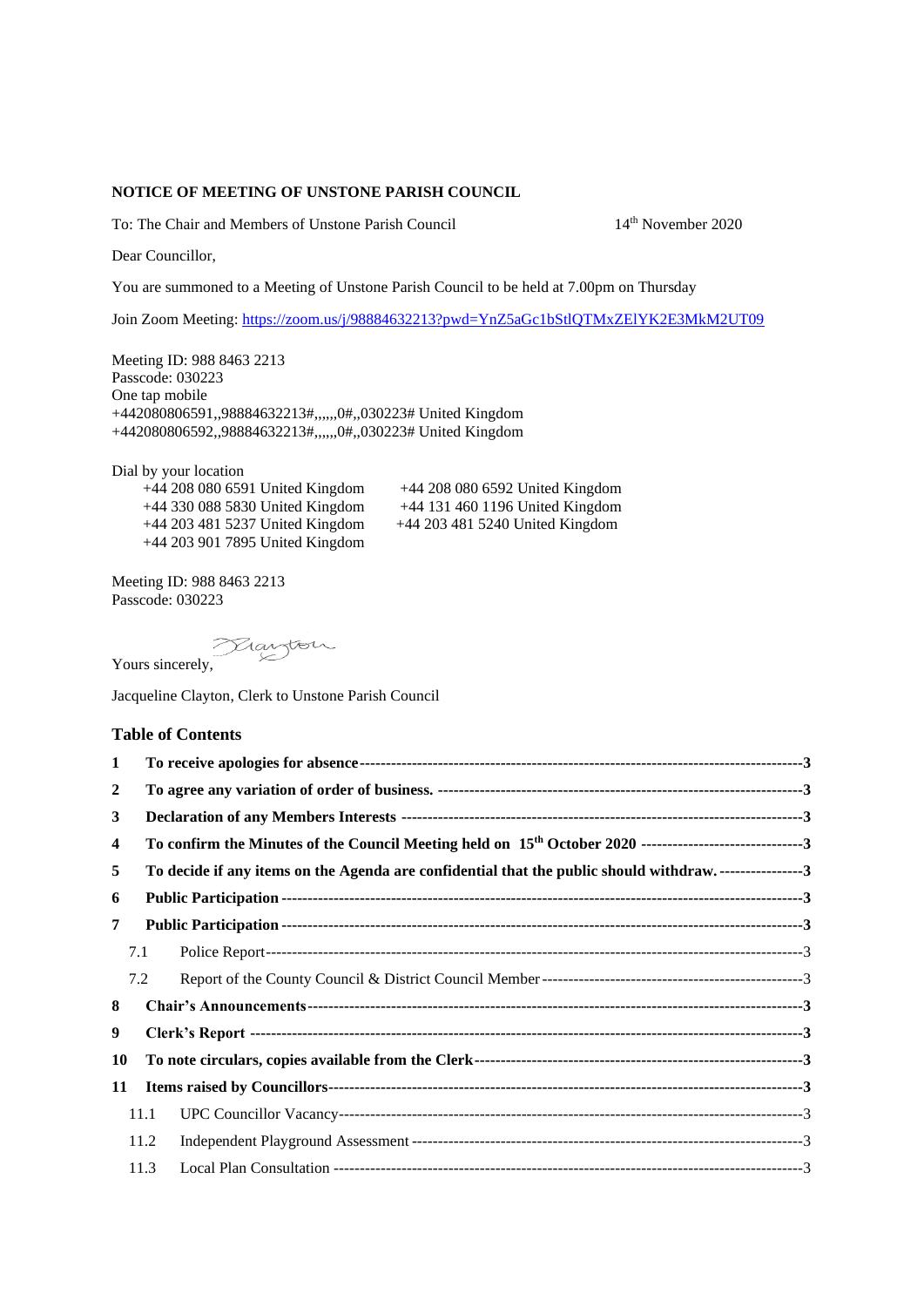|    | 11.4 |  |
|----|------|--|
|    | 11.5 |  |
|    | 11.6 |  |
|    | 11.7 |  |
|    | 11.8 |  |
| 12 |      |  |
| 13 |      |  |
| 14 |      |  |
|    | 14.1 |  |
|    | 14.2 |  |
| 15 |      |  |
| 16 |      |  |
|    |      |  |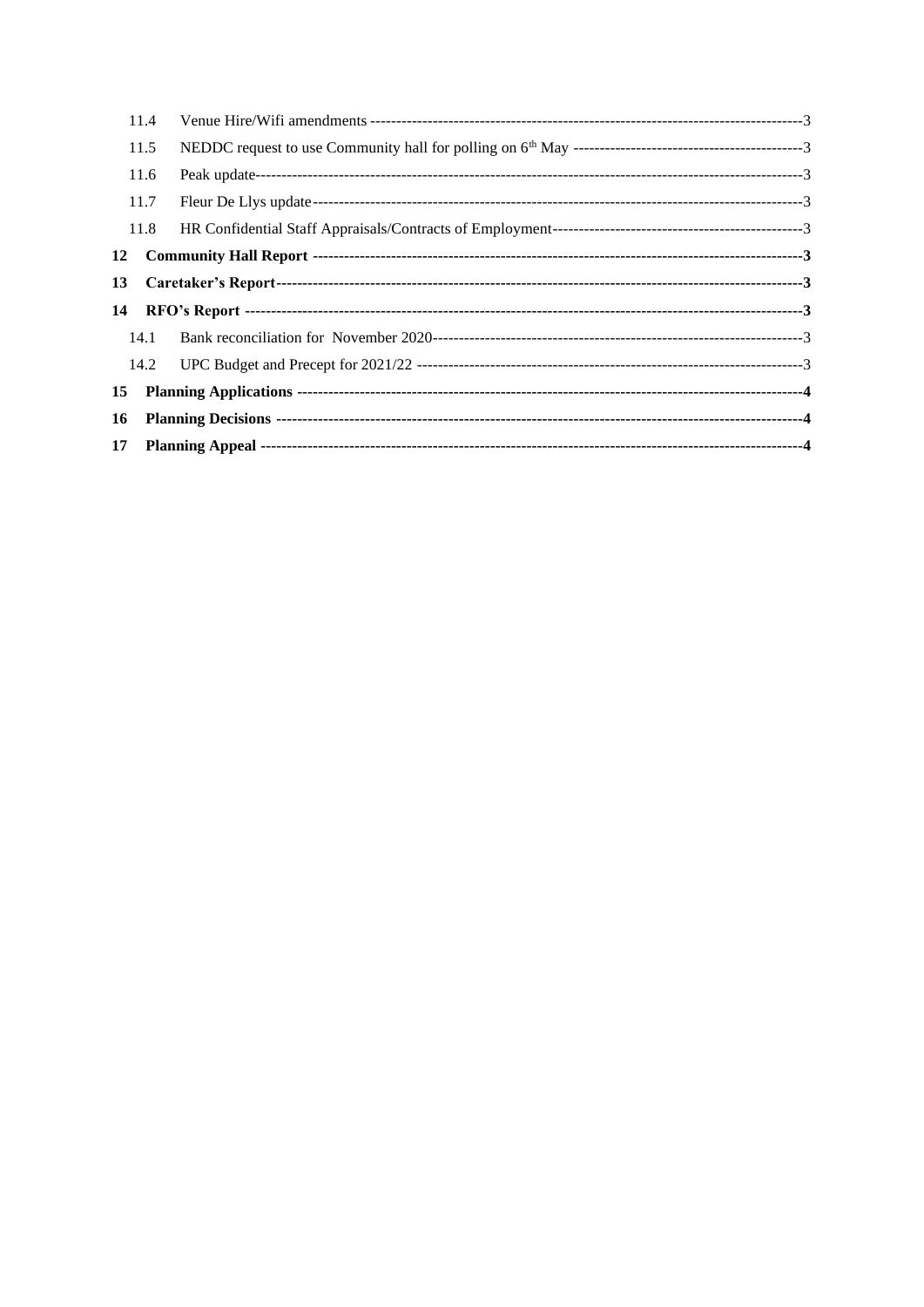## **AGENDA**

<span id="page-2-14"></span><span id="page-2-13"></span><span id="page-2-12"></span><span id="page-2-11"></span><span id="page-2-10"></span><span id="page-2-9"></span><span id="page-2-8"></span><span id="page-2-7"></span><span id="page-2-6"></span><span id="page-2-5"></span><span id="page-2-4"></span><span id="page-2-3"></span><span id="page-2-2"></span><span id="page-2-1"></span><span id="page-2-0"></span>

|    |           | Non Confidential Items                                                                                                                                                                                                                |
|----|-----------|---------------------------------------------------------------------------------------------------------------------------------------------------------------------------------------------------------------------------------------|
| 1  |           | To receive apologies for absence                                                                                                                                                                                                      |
| 2  |           | To agree any variation of order of business.                                                                                                                                                                                          |
|    |           |                                                                                                                                                                                                                                       |
| 3  |           | Declaration of any Members Interests                                                                                                                                                                                                  |
| 4  |           | To confirm the Minutes of the Council Meeting held on 15 <sup>th</sup> October 2020                                                                                                                                                   |
| 5  |           | To decide if any items on the Agenda are confidential that the public should withdraw.                                                                                                                                                |
| 6  |           | Public Participation                                                                                                                                                                                                                  |
| 7  | a)        | Police Report                                                                                                                                                                                                                         |
|    | b)        | Report of the County Council & District Council Member                                                                                                                                                                                |
|    |           |                                                                                                                                                                                                                                       |
| 8  |           | Chair's Announcements                                                                                                                                                                                                                 |
| 9  |           | Clerk's Report                                                                                                                                                                                                                        |
| 10 |           | To note circulars, copies available from the Clerk                                                                                                                                                                                    |
| 11 |           | Items raised by Councillors                                                                                                                                                                                                           |
|    | $\cdot$ 1 | <b>UPC Councillor Vacancy</b>                                                                                                                                                                                                         |
|    | $\cdot$   |                                                                                                                                                                                                                                       |
|    | .3        | <b>Independent Playground Assessment</b>                                                                                                                                                                                              |
|    |           | <b>Local Plan Consultation</b>                                                                                                                                                                                                        |
|    | $\cdot$ 4 | Venue Hire/Wifi amendments                                                                                                                                                                                                            |
|    | .5        | NEDDC request to use Community Hall for polling on 6th May                                                                                                                                                                            |
|    | .6        | Peak update                                                                                                                                                                                                                           |
|    | .7        | Fleur De Llys update                                                                                                                                                                                                                  |
|    | .8        | HR Confidential - Staff Appraisals/Contracts of Employment                                                                                                                                                                            |
| 12 |           | <b>Community Hall</b>                                                                                                                                                                                                                 |
| 13 | $\cdot^1$ | Caretaker's Report                                                                                                                                                                                                                    |
|    |           |                                                                                                                                                                                                                                       |
| 14 | $\cdot$ 1 | RFO's Report                                                                                                                                                                                                                          |
|    | $\cdot$   | Bank reconciliation for November 2020                                                                                                                                                                                                 |
|    | $\cdot$ 3 | UPC Budget and Precept for 2021/22                                                                                                                                                                                                    |
| 15 |           | <b>Planning Applications</b>                                                                                                                                                                                                          |
|    | $\cdot$   | 20/00927/LDC   The provision of a twin unit mobile home (not operational development) within the garden                                                                                                                               |
|    |           | of the residential property for use as additional accommodation by one household (not a material change of                                                                                                                            |
|    |           | use)   Bridge House Chesterfield Road Unstone Dronfield S18 4AF                                                                                                                                                                       |
|    | $\cdot$   | 20/00917/FLH   Single storey extension to detached dwelling   Ouzlebank Farm Highgate Lane Dronfield<br><b>S18 1UB</b>                                                                                                                |
|    |           |                                                                                                                                                                                                                                       |
|    | .3        | 20/01002/DISCON   Application to discharge conditions 9 (bat mitigation), 10 (gas risk assessment) and 11<br>(package treatment plant details) of planning approval 19/01223/FL   The Farm Back Road Apperknowle<br>Dronfield S18 4AR |
|    |           |                                                                                                                                                                                                                                       |
|    | .4        | 20/01048/AMEND   Non material amendment to planning application 19/00982/FL to change the windows<br>from white UPVC to Grey UPVC   1 Barrack Road Apperknowle Dronfield S18 4AU                                                      |
|    |           |                                                                                                                                                                                                                                       |
|    |           |                                                                                                                                                                                                                                       |